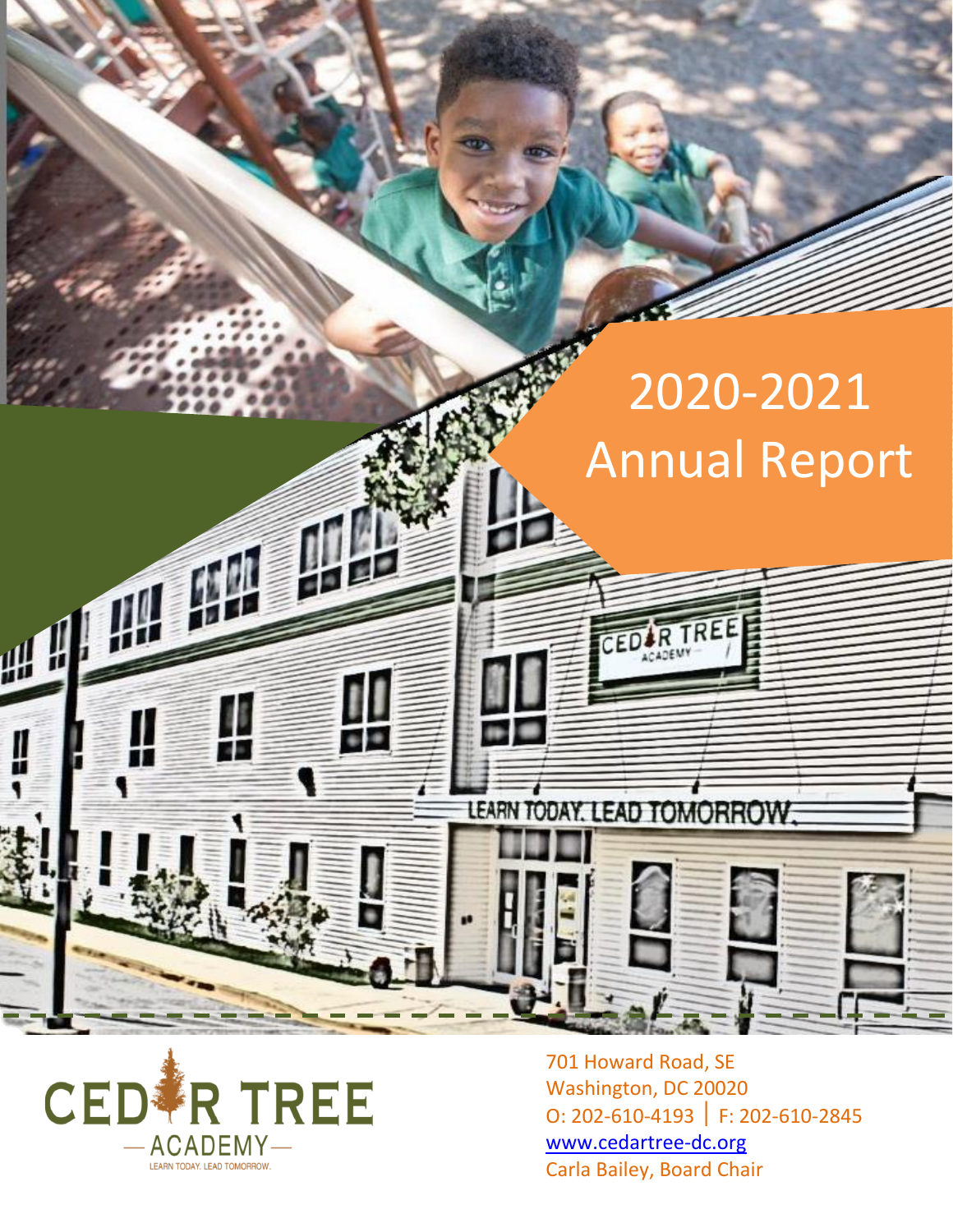# **Table of Contents**

| <b>School Description</b>                                                                                                        |                                      |
|----------------------------------------------------------------------------------------------------------------------------------|--------------------------------------|
| <b>Mission Statement</b>                                                                                                         | Page 3                               |
| <b>School Program</b>                                                                                                            | Page 3                               |
| <b>School Performance</b>                                                                                                        |                                      |
| <b>Performance and Progress</b><br><b>Unique Accomplishments</b><br><b>List of Donors</b><br>School Year 2019 - 2020 Data Report | Page 5<br>Page 7<br>Page 7<br>Page 8 |
| <b>Appendices</b>                                                                                                                |                                      |
| A. Staff Roster<br><b>B. Board Roster</b>                                                                                        | Page 10<br>Page 12                   |
| C. Unaudited Year End Financial Statement                                                                                        | Page 13                              |
| D. Approved Budget<br>EARN TODAY. LEAD TOMORROW                                                                                  | Page 14                              |

**Cedar Tree Academy** is committed to academic excellence for all students. We will build the foundation for all students in a safe learning environment designed to enhance social and emotional growth, cognitive and creative development while preparing students to become active independent learners. – No exception, No excuses!

Learn Today, Lead Tomorrow!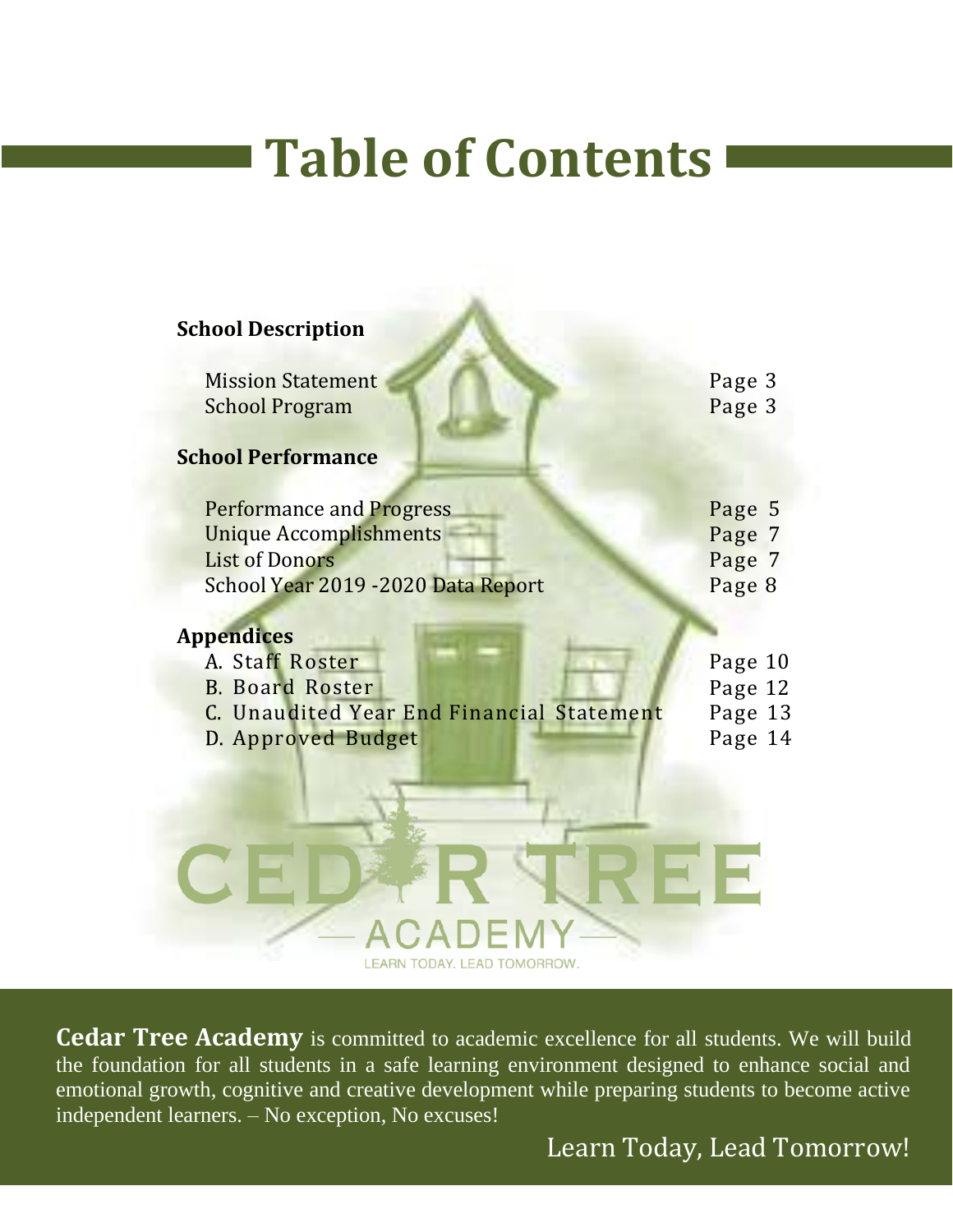#### **1. SCHOOL DESCRIPTION**

#### **A. Mission/Vision Statement**

Cedar Tree Academy (CTA) is committed to academic excellence for all students. We will build the foundation for all students in a safe learning environment designed to enhance social and emotional growth, cognitive and creative development while preparing students to become active independent learners. – No exception, No excuses!

Cedar Tree Academy believes all children have the right to be respected, accepted and embraced as having capable, young minds. We are committed to academic excellence for all students and achieve this by building a foundation for lifelong learning, in a safe, nurturing learning environment.

#### **B. School Program**

#### *Curriculum Design and Instructional Approach*

CTA is an early childhood learning center for 3, 4 and 5-year-old children in grades preschool, pre-kindergarten, and Kindergarten. Our curriculum is designed to enhance the social and emotional growth as well as cognitive and creative development while preparing students to become active independent learners. We set high expectations for our young students and inspire a genuine love of learning.

All children can achieve bright futures – at Cedar Tree Academy we nurture them so they may *learn today* and *lead tomorrow*.

#### *Cedar Tree Academy Goals*

- We aim to build a solid foundation for future success for every student.
- We stimulate and nurture every child in our care to develop physical, cognitive, social and emotional skills.
- We provide experiences that offer each child the ability to tap in to his or her potential as an individual and as a contributing member of the community.
- We support parents as their children's first teachers. CTA provides parent-child experiences and interactions, which enables the development of each child as a unique individual, ready to succeed in school and life.

#### *In Classrooms, you will see children working on the following***:**

- learning the letters of the alphabet
- learning to hear the individual sounds in words
- learning new words and how to use them
- learning [early writing](http://www.healthofchildren.com/knowledge/History_of_writing.html) skills
- learning about written language by looking at books and by listening to stories
- becoming familiar with math and science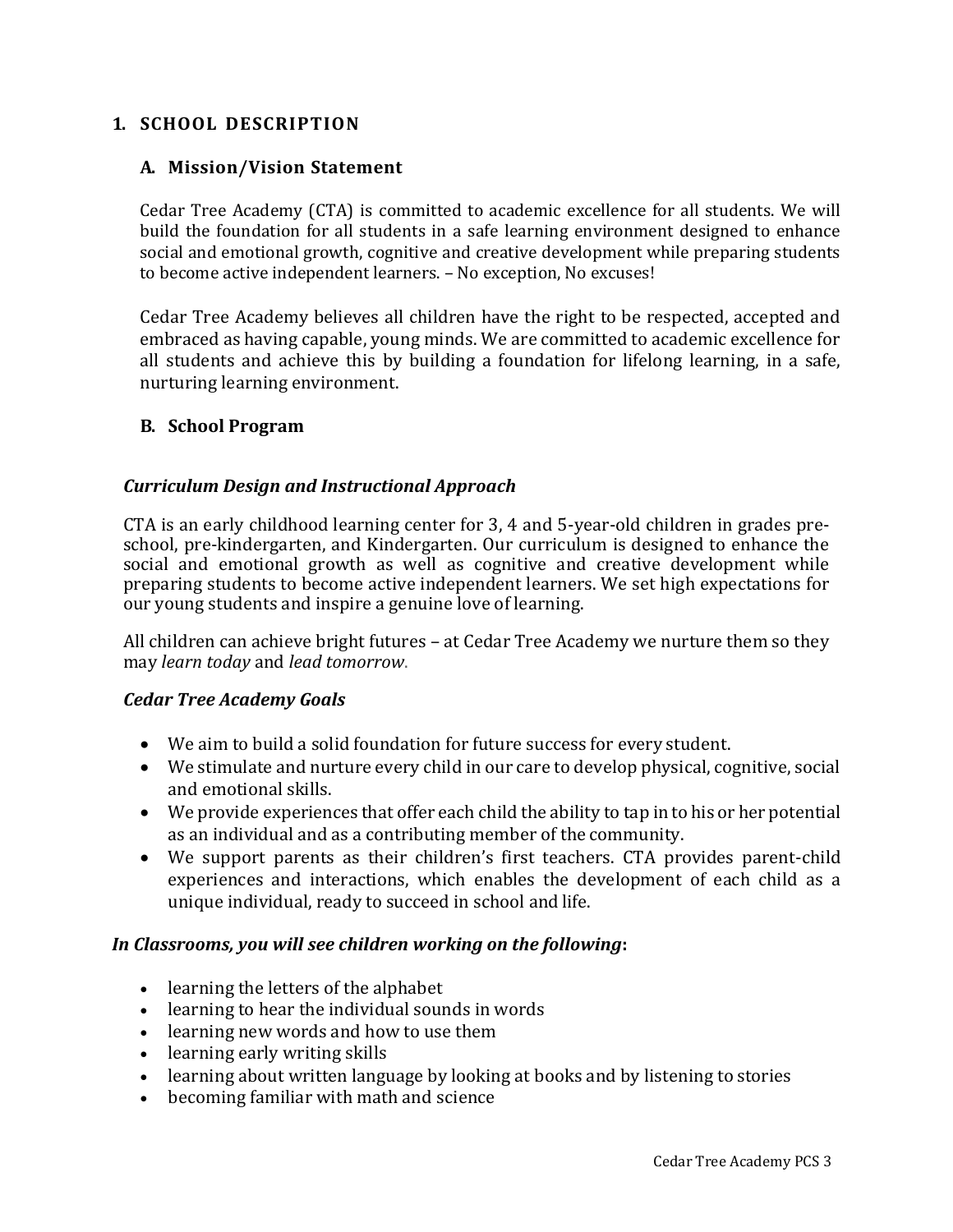#### *Core Academic Programs*

#### **Pre-K 3**

Mother Goose Time creatively weaves together art projects, music, storytelling, math games and science experiments around a monthly theme. Each month, our activities enable skilled teachers to balance teaching preschool skills and learning objectives. Mother Goose Time is a professionally designed preschool curriculum that nurtures the whole child and supports the child's social, emotional and intellectual growth. Our curriculum materials are complete with a detailed lesson plan guidebook as well as an array of supporting hands-on materials that supports the diverse learning styles of students.

#### **Pre-K 4—Opening the World of Learning (OWL)**

Our pre-k 4 students will follow the comprehensive pre-K curriculum, *Opening the World of Learning (OWL)*. OWL prepares children for Kindergarten with ongoing assessment of research-based success predictors and playful, purposeful, and personalized instruction. OWL is based upon the belief that immersion in a learning-rich, pre-K environment is critical but not sufficient. OWL prepares children for Kindergarten with ongoing assessment based on research.

#### **Kindergarten and First Grade -myView Literacy**

myView Literacy is a comprehensive, interactive literacy program that provides a balanced approach to teaching reading, writing, speaking, listening, and viewing using a collection of authentic reading texts and collaborative writing workshops. Connected Reading and Writing Workshops focus on teaching the critical skills and strategies students need to be highly competent thinkers, readers, and writers ready for college and career.

- Increase text complexity in reading
- Provide accessible rigor
- Balance fiction and informational texts
- Build content-area knowledge
- Emphasize close reading
- Focus on informative/explanatory, argumentative/opinion, and narrative writing
- Implement performance assessments
- Integrate media and  $21<sup>st</sup>$  century skills

#### **Pearson enVision Math**

Pearson enVision Math engages our students as it strengthens their understanding of math. enVision MATH uses problem based interactive learning and visual learning to deepen conceptual understanding. Itincorporates bar [diagram](http://www.pearsonschool.com/index.cfm?locator=PSZuQp&PMDBSUBCATEGORYID&PMDBSITEID=2781&PMDBSUBSOLUTIONID&PMDBSOLUTIONID=6724&PMDBSUBJECTAREAID&PMDBCATEGORYID=806&PMDbProgramID=67761) visual tools to help students be better problem solvers, and it provides data-driven [differentiated](http://www.pearsonschool.com/index.cfm?locator=PSZuQp&PMDBSUBCATEGORYID&PMDBSITEID=2781&PMDBSUBSOLUTIONID&PMDBSOLUTIONID=6724&PMDBSUBJECTAREAID&PMDBCATEGORYID=806&PMDbProgramID=67761) instruction to ensure success for every [student.](http://www.pearsonschool.com/index.cfm?locator=PSZuQp&PMDBSUBCATEGORYID&PMDBSITEID=2781&PMDBSUBSOLUTIONID&PMDBSOLUTIONID=6724&PMDBSUBJECTAREAID&PMDBCATEGORYID=806&PMDbProgramID=67761) *enVisionMATH Common Core* was built from the ground up to meet the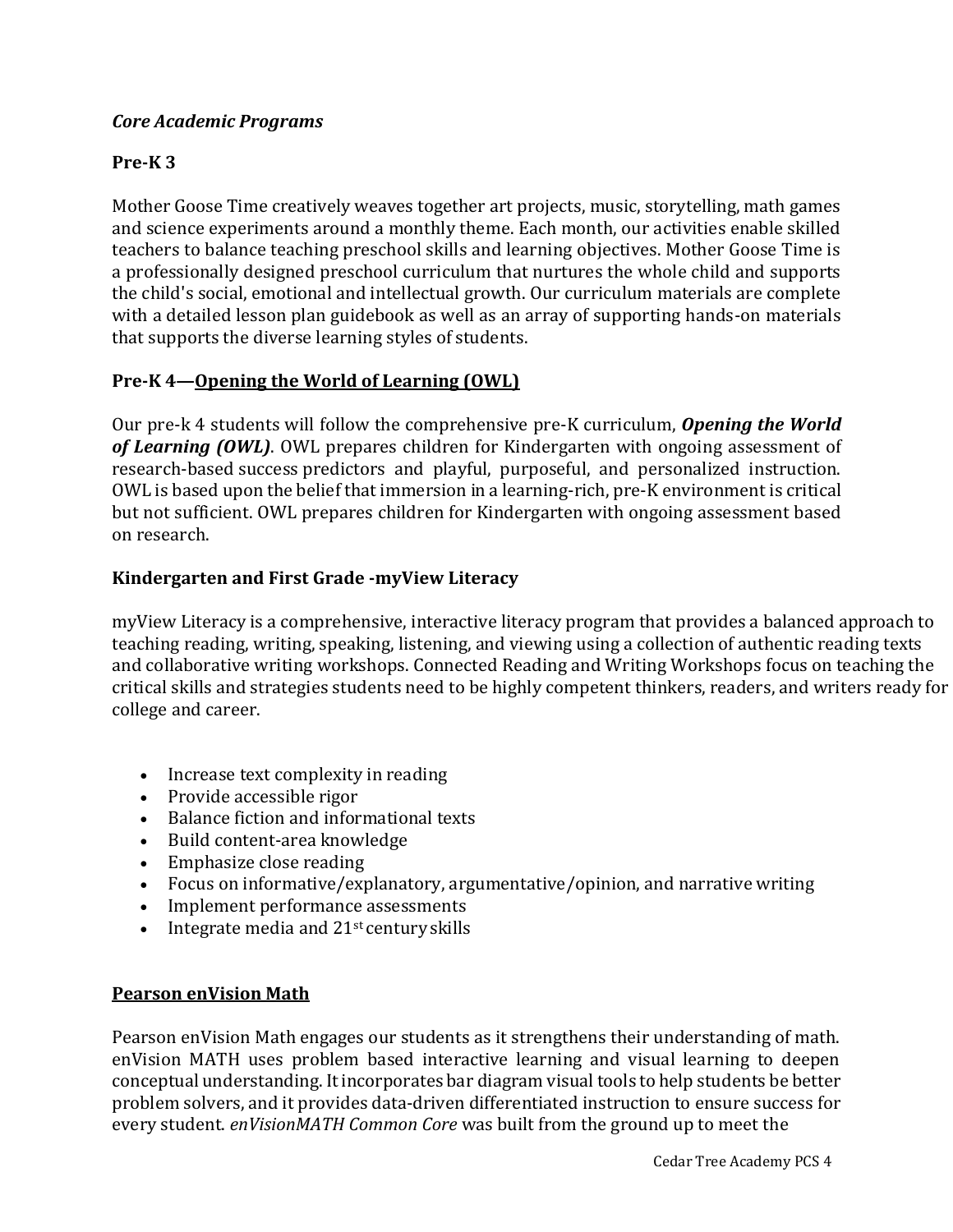Common Core State Standards. Mathematical Practices are deeply rooted in the curriculum. These practices promote student success in mathematics.

#### **Parent Involvement Efforts**

Cedar Tree Academy has embarked upon a renewed vision to collaborate with parents in an effort to increase student achievement and create a positive school climate. The table below outlines our Parental Involvement Calendar:

| <b>Activity</b>                                    | <b>Date of Activity</b>                                                                                                     | <b>Party Responsible</b>                                      |
|----------------------------------------------------|-----------------------------------------------------------------------------------------------------------------------------|---------------------------------------------------------------|
| <b>Open House/New Parent</b><br><b>Orientation</b> | August 17-28, 2020                                                                                                          | Principals, Teachers and Staff                                |
| Virtual Parent Café                                | November 4, 2020<br>January 27. 2021<br>March 24, 2021<br>May 25, 2021                                                      | Parent Engagement Specialist,<br>Teachers and all staff       |
| <b>Real Food For Kids</b>                          | February 18,25, 2021<br>March 4,11,18,25, 2021<br>April 1,8,15,22,29, 2021<br>May 6,13,20,27, 2021<br>June 3,10,17,24, 2021 | Staff of Real Food for kids, Food<br>Service Worker, Teachers |
|                                                    |                                                                                                                             |                                                               |
| <b>Read Across America</b>                         | March 1-3, 2021                                                                                                             | All Teachers and Staff                                        |
| <b>Virtual PTO Meetings</b>                        | First Tuesday of each month                                                                                                 | Parents Teachers and Staff                                    |
| Drive up Kindergarten<br>Graduation                | June 25, 2021                                                                                                               | Kindergarten Teachers and Staff                               |

#### **2. SCHOOL PERFORMANCE**

#### **A. Performance and Progress**

#### **1. Extent to Which Our School is Meeting its Mission**

Our mission is to build the foundation for all students in a safe learning environment designed to enhance social and emotional growth, cognitive and creative development while preparing students to become active independent learners. – No exception, No excuses!

The staff of Cedar Tree Academy has made great strides in staying true to its mission. We have created a Tier I Early Childhood School in the District of Columbia. We consistently build the foundation for our students to become active learners evidenced by solid performance on the PMF framework and positive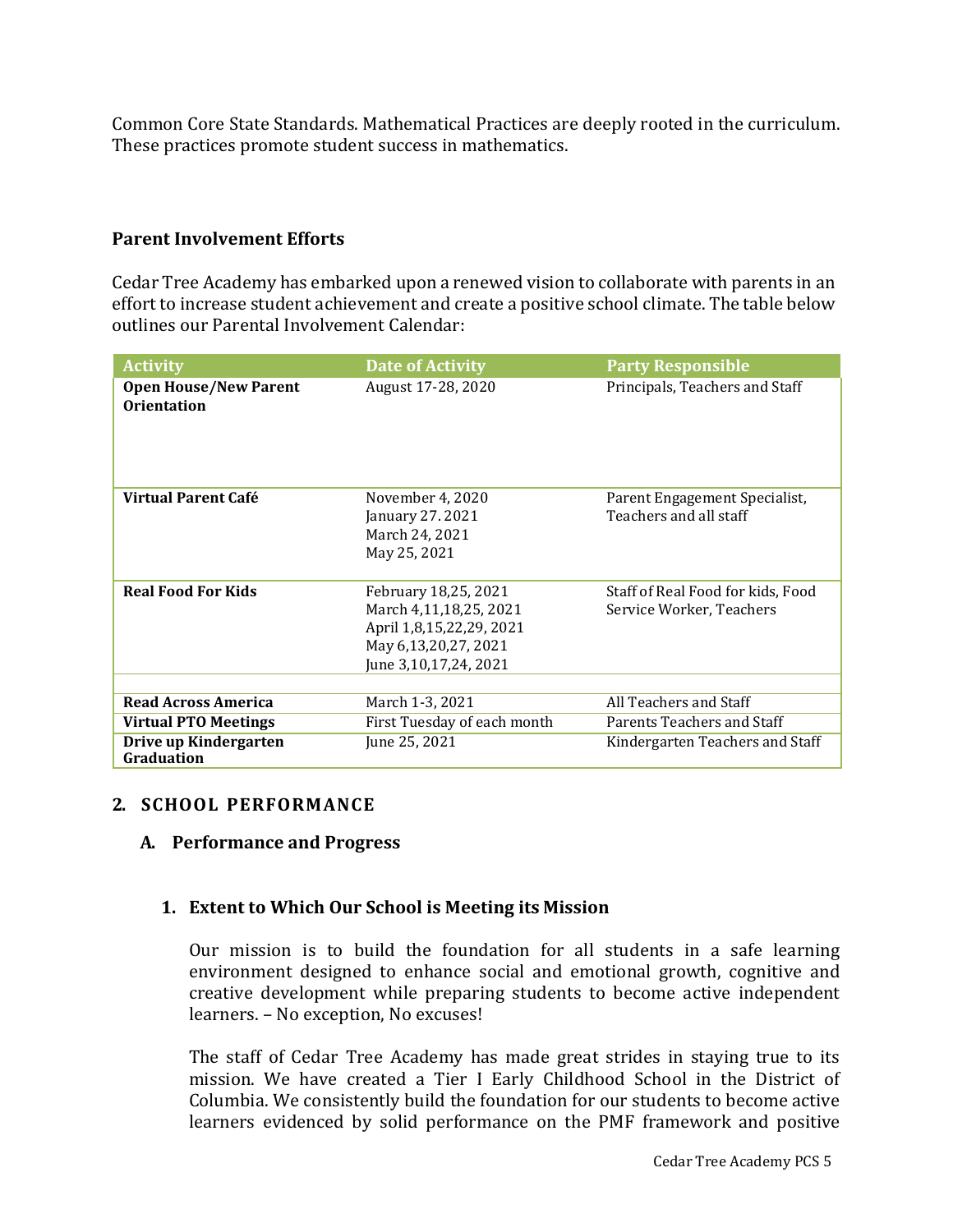feedback from our teachers and parents as our students attend elementary school from first grade and beyond.

#### **2. Extent to which our school is meeting its goals and academic achievement expectations detailed in our charter**

Cedar Tree Academy is committed to academic excellence for all students. We will achieve individual measurable academic outcomes through a rigorous, engaging, and safe learning environment designed to build a strong foundation in all areas of development.

Cedar Tree Academy Public Charter School adopted the Performance Management Framework (PMF) as its goals and academic achievement expectations. The chartering authority, DC Public Charter School Board will report the academic achievement of Cedar Tree in its annual publication of the PMF results.

#### **Response to Covid 19 Pandemic**

On February 8, 2021 selected students returned to school while others remained virtual to create a hybrid educational model. Cedar Tree provided in person instruction Cohort A on Monday and Tuesday and to Cohort B on Thursday and Friday. Wednesday was a day set aside to dep clean the building between cohorts. On April 18, 2021, we expanded our model in order to include more students. All in person students attended school for four days per week with Friday being set aside for deep cleaning. Tree Academy purchased an electronic device for every student at our school. Each child was equipped with a laptop, chrome book, or tablet as well as a hotspot for families who needed access to the internet. The school also purchased extra devices in the event of the lost or damage to a device. Parents and students participated in an orientation to learn about the proper use and care for the new electronic devices. During this orientation, the families were trained on how to operate and access our new online learning portal Google Classroom.

The school used Google Classroom for parents and students to access the following:

- Live streamed instruction,
- Live streamed small group instruction,
- One on one live streamed instruction
- Video instruction.

In addition, ABC Mouse, Epic, Splash learning, Compass Learning was added to our online program to support students' academic growth and development. Parents who were not able to assist their child during the live Google Classroom instruction were given the option to continue with instructional take home packets. The school also provide instructional supplies such as paper, pencils, glue, crayons etc., to every student. In late October, students returned to the building to take their state assessments NWEA MAP and My IDGIS one on one with their classroom teacher. Cedar Tree Academy held weekly staff meeting/staff development for our teachers. The school focused on helping teachers to implement effective, engaging virtual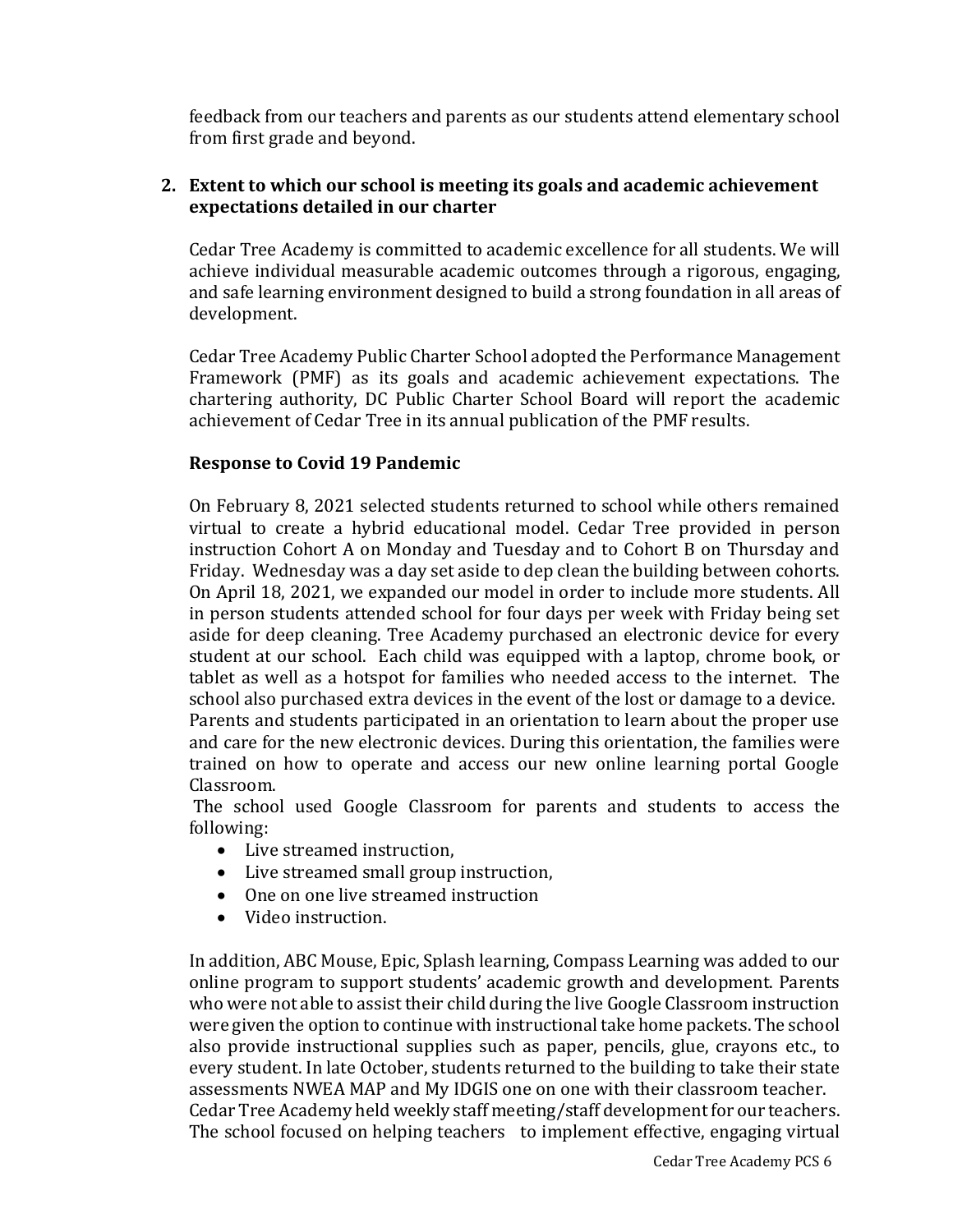instruction. Cedar Tree Academy also ensured that every teacher a had an electronic device. The school purchased needed supplies for staff to help support their virtual instruction. The school set up a help desk hotline for parents and staff. This hotline was designed to help with all technology issues. The hotline had a live person responding to all calls. The establishment of the help desk hotline proved to be a vital part of the support the school provided to the parents and staff.

**"Cedar Tree Academy PCS acknowledges that DC PCSB's review and publication of this annual report does not imply concurrence or disagreement with the content herein"**

#### **B. Unique Accomplishments**

- Established a partnership with Real Foods for Kids to provide nutritious meals for families after school hours
- Established a partnership to provide bi-weekly COVID 19 testing to staff and students

#### **C. List of Donors**

Cedar Tree Academy does NOT have any donors over \$500.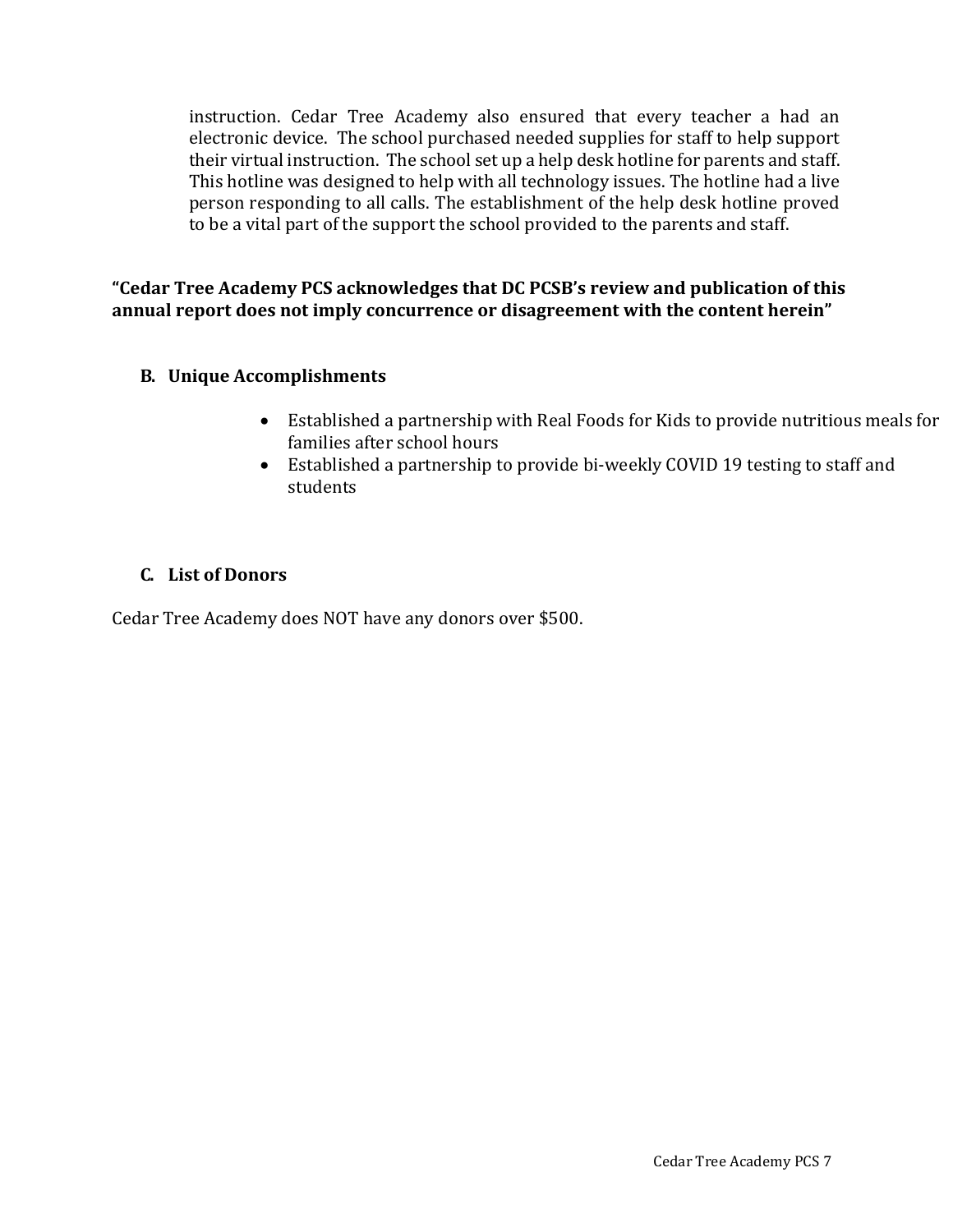### **School Year 2020-2021 Data Report**

| SY 2020-21 Annual Report Campus Data Report |                                     |  |  |  |
|---------------------------------------------|-------------------------------------|--|--|--|
| Source                                      | Data Point                          |  |  |  |
| <b>PCSB</b>                                 | LEA Name: Cedar Tree Academy PCS    |  |  |  |
| <b>PCSB</b>                                 | Campus Name: Cedar Tree Academy PCS |  |  |  |
| <b>PCSB</b>                                 | Grades served: PK3--1               |  |  |  |
| <b>PCSB</b>                                 | Overall Audited Enrollment: 428     |  |  |  |

#### **SY 2020-21 Annual Report Campus Data Report**

# **Enrollment by grade level according to OSSE's Audited Enrollment Report**

| Grade            |                | PK3 PK4 KG 1 2 3 |          |           |                  |    |                    |       | h        |
|------------------|----------------|------------------|----------|-----------|------------------|----|--------------------|-------|----------|
| Student<br>Count | 77             | 126              | 127      | 98        | $\overline{0}$   |    |                    |       | $\bf{0}$ |
| Grade            | 7              | 8                | 9        | <b>10</b> | 11               | 12 | <b>Alternative</b> | Adult | $SPED*$  |
| Student<br>Count | $\overline{0}$ | $\mathbf{0}$     | $\theta$ | $\theta$  | $\boldsymbol{0}$ |    |                    |       | $\bf{0}$ |

#### **Student Data Points**

| <b>School</b>              | Total number of instructional days: 180<br>Number of instructional days, not including holidays or professional<br>development days, for the majority of the school.                                                                                                                    |
|----------------------------|-----------------------------------------------------------------------------------------------------------------------------------------------------------------------------------------------------------------------------------------------------------------------------------------|
| <b>PCSB</b>                | <b>Suspension Rate: 0.0%</b>                                                                                                                                                                                                                                                            |
| <b>PCSB</b>                | <b>Expulsion Rate: 0.00%</b>                                                                                                                                                                                                                                                            |
| <b>PCSB</b>                | <b>Instructional Time Lost to Out-of-School Suspension Rate: 0.00%</b>                                                                                                                                                                                                                  |
| <b>PCSB</b>                | In-Seat Attendance: 88.0%                                                                                                                                                                                                                                                               |
| <b>PCSB</b>                | <b>Average Daily Attendance:</b><br>The SRA requires annual reports to include a school's average daily<br>membership.<br>To meet this requirement, PCSB will provide following verified data points:<br>(1) audited enrollment;<br>(2) mid-year withdrawals; and (3) mid-year entries. |
| <b>PCSB</b>                | Midyear Withdrawals: 4.7% (20 students)*                                                                                                                                                                                                                                                |
| <b>PCSB</b>                | <b>Midyear Entries: 0% (0 students)*</b>                                                                                                                                                                                                                                                |
| <b>PCSB</b>                | <b>Promotion Rate (LEA): 97.7%</b>                                                                                                                                                                                                                                                      |
| <b>PCSB</b><br>$(SY18-19)$ | <b>College Acceptance Rates: Not Applicable</b>                                                                                                                                                                                                                                         |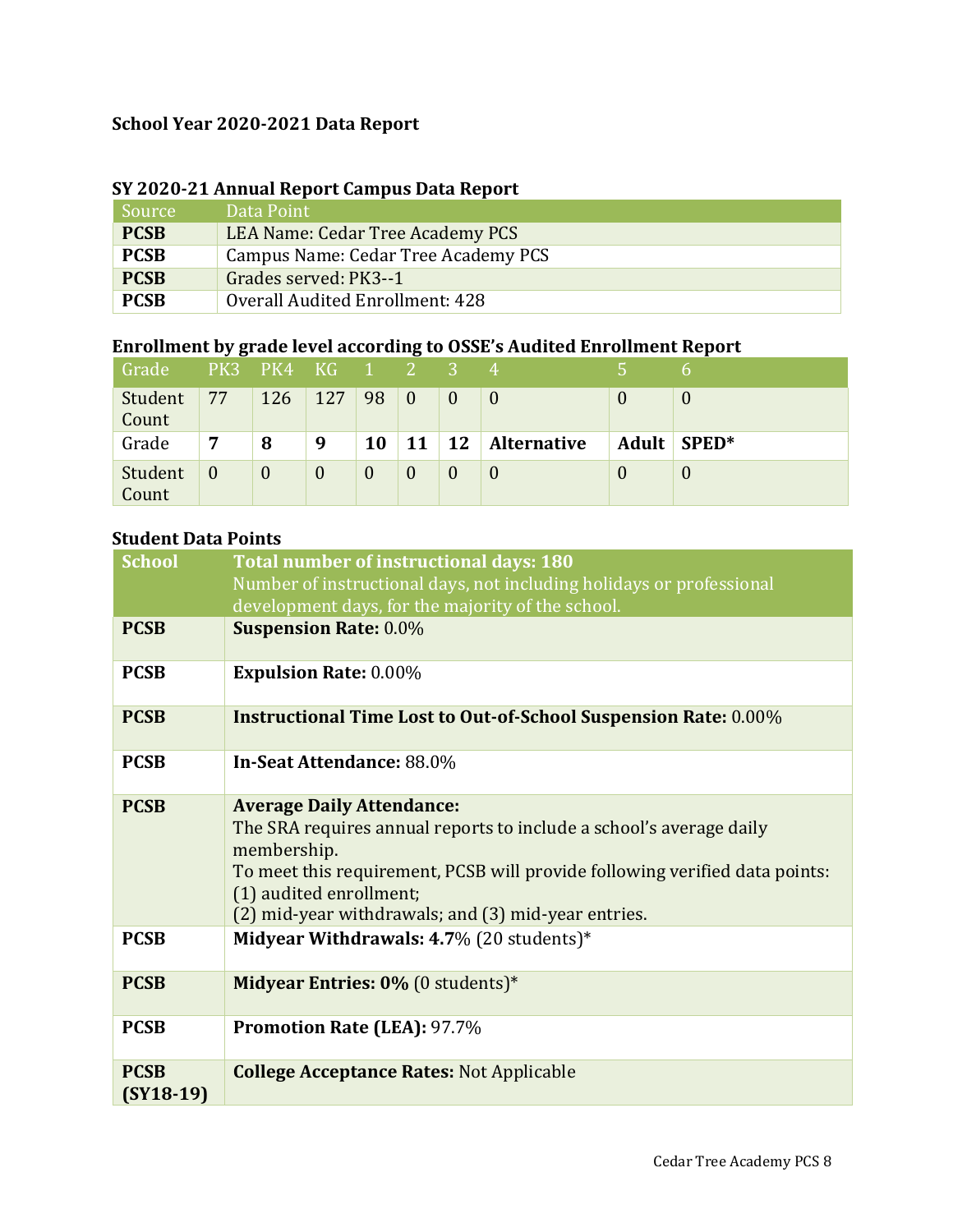| <b>PCSB</b><br>$(SY18-19)$ | <b>College Admission Test Scores: Not Applicable</b> |
|----------------------------|------------------------------------------------------|
| <b>PCSB</b><br>$(SY18-19)$ | <b>Graduation Rates: Not Applicable</b>              |

# **Teacher/Admin Data Points**

| <b>School</b> | Teacher Attrition Rate: 10%                                                                                                                                                                                                                                         |
|---------------|---------------------------------------------------------------------------------------------------------------------------------------------------------------------------------------------------------------------------------------------------------------------|
| <b>School</b> | <b>Number of Teachers: 22</b><br>"Teacher" is defined as any adult responsible for the instruction of students<br>at least 50% of the time,<br>including, but not limited to, lead teachers, teacher residents, special<br>education teachers, and teacher fellows. |
| <b>School</b> | <b>Teacher Salary</b><br>1. Average: \$64,313.42<br>2. Range -- Minimum: 54,0000<br>Maximum: \$74,626.84                                                                                                                                                            |
| <b>School</b> | <b>Executive Salaries</b><br>1. \$172,278.72<br>2. 150,000<br>3. 150,000<br>4. 125,000                                                                                                                                                                              |
|               |                                                                                                                                                                                                                                                                     |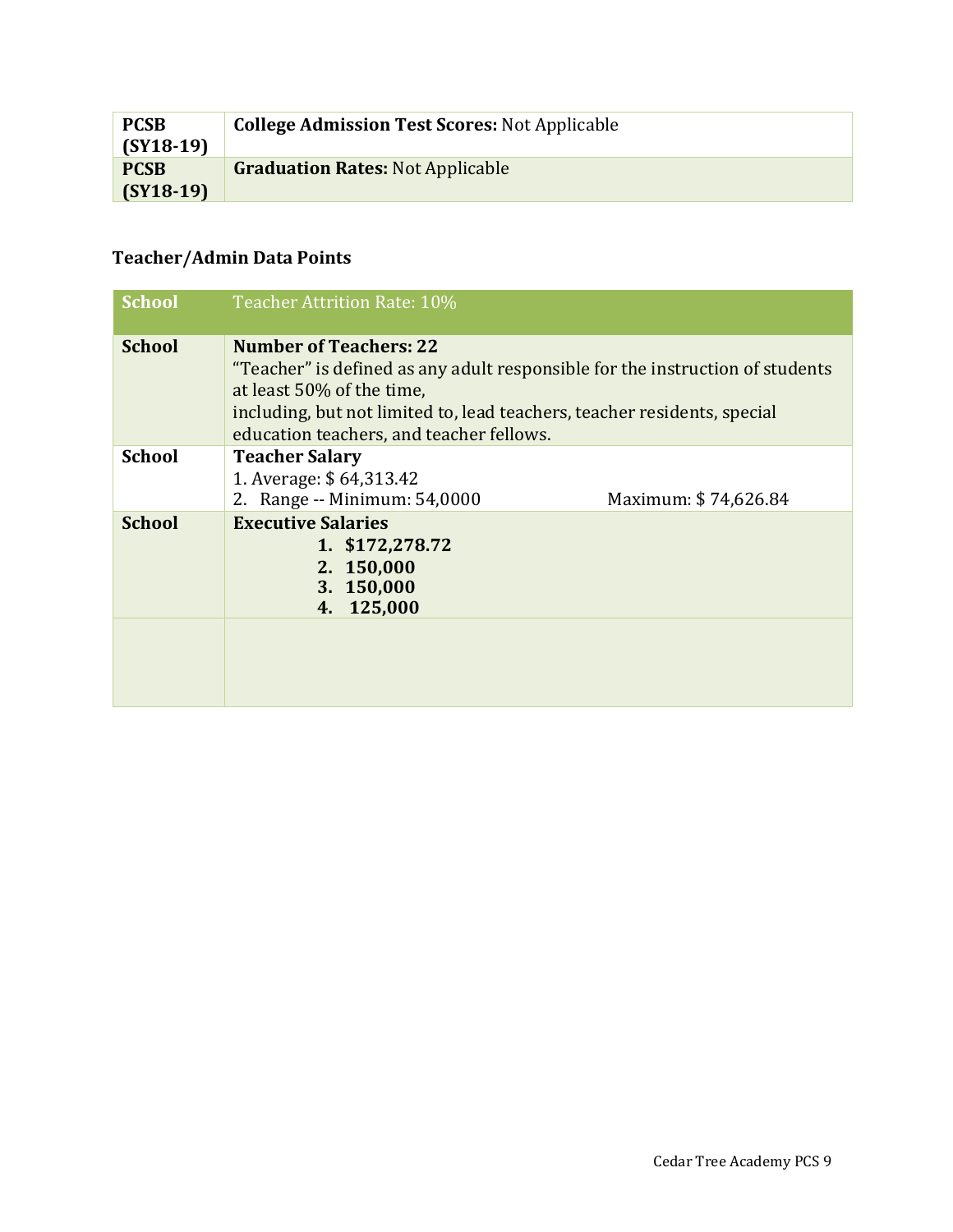#### **Appendix A: Staff Roster**

# **Appendix A: Staff Roster**

| <b>Last Name</b>       | <b>First Name</b> | <b>Role/Responsibility</b>      |  |
|------------------------|-------------------|---------------------------------|--|
| Adamski                | Christine         | Teacher                         |  |
| <b>Barnes</b>          | Janay             | Teacher                         |  |
| <b>Barnhill</b>        | Darnell D         | Security                        |  |
| <b>Battle-Chan</b>     | Ashley            | <b>Instructional Assistant</b>  |  |
| <b>Bingham</b>         | Gernae            | <b>Instructional Assistant</b>  |  |
| <b>Blassingame</b>     | Shannon           | Teacher                         |  |
| <b>Boone</b>           | Devon             | <b>Dedicated Aid</b>            |  |
| <b>Breedlove</b>       | Christopher       | <b>Marketing Assistant</b>      |  |
| <b>Brooks</b>          | Regina            | <b>Instructional Assistant</b>  |  |
| <b>Brown</b>           | Darlene A         | Teacher                         |  |
| <b>Bryant</b>          | Natasha           | Teacher                         |  |
| <b>Camacho</b>         | Michelle          | Teacher                         |  |
| <b>Cherry</b>          | Tiffanie          | Associate Teacher               |  |
| <b>Edison</b>          | Celenease G       | Principal                       |  |
| Edison                 | Trinity           | Associate Teacher               |  |
| <b>Faulkner</b>        | Wyjean            | <b>Associate Teacher</b>        |  |
| Fitch                  | Daira             | <b>Associate Teacher</b>        |  |
| Ford                   | Linda             | Teacher                         |  |
| <b>Foster</b>          | Le'Asia           | Associate Teacher               |  |
| Gaskins                | Gloria            | <b>Administrative Assistant</b> |  |
| <b>Harris</b>          | Ebony             | Teacher                         |  |
| <b>Harris</b>          | <b>Brittany</b>   | Teacher                         |  |
| <b>Hayes</b>           | Carrie            | Teacher                         |  |
| <b>Henderson</b>       | Latonya           | <b>Chief Executive Officer</b>  |  |
| <b>Henderson</b>       | Tracy             | <b>Associate Teacher</b>        |  |
| Holloway               | Alfonzo           | Maintenance Supervisor          |  |
| Jayanthi               | Usha              | <b>CFO</b>                      |  |
| Johnson                | Aminah Hadiyah    | Parent Center Coordinator       |  |
| Jolley                 | Kolesia P         | <b>Instructional Assistant</b>  |  |
| Jones                  | <b>Brittany</b>   | Teacher                         |  |
| <b>Kelley</b>          | Shirl             | Art Teacher                     |  |
| Kent                   | Jin K             | Food Service Supervisor         |  |
| <b>Knox-Smith</b>      | Crystal           | <b>Instructional Coach</b>      |  |
| Lassiter               | Robert            | <b>Building Service Worker</b>  |  |
| Lawson                 | Telia             | <b>Instructional Assistant</b>  |  |
| Lee                    | Latawsha          | Food Service Worker             |  |
| Lewis                  | Jessica           | <b>Director of Marketing</b>    |  |
| Lightfoot              | Ariana            | Teacher                         |  |
| <b>Lewis Breedlove</b> | Robinette         | Director of Operations          |  |
| Long                   | Senora            | <b>Instructional Assistant</b>  |  |
| Lowe                   | Freddie           | <b>Behavior Specialist</b>      |  |

a sa kacamatan ing Kabupatèn Kabupatèn Kabupatèn Kabupatèn Kabupatèn Kabupatèn Kabupatèn Kabupatèn Kabupatèn K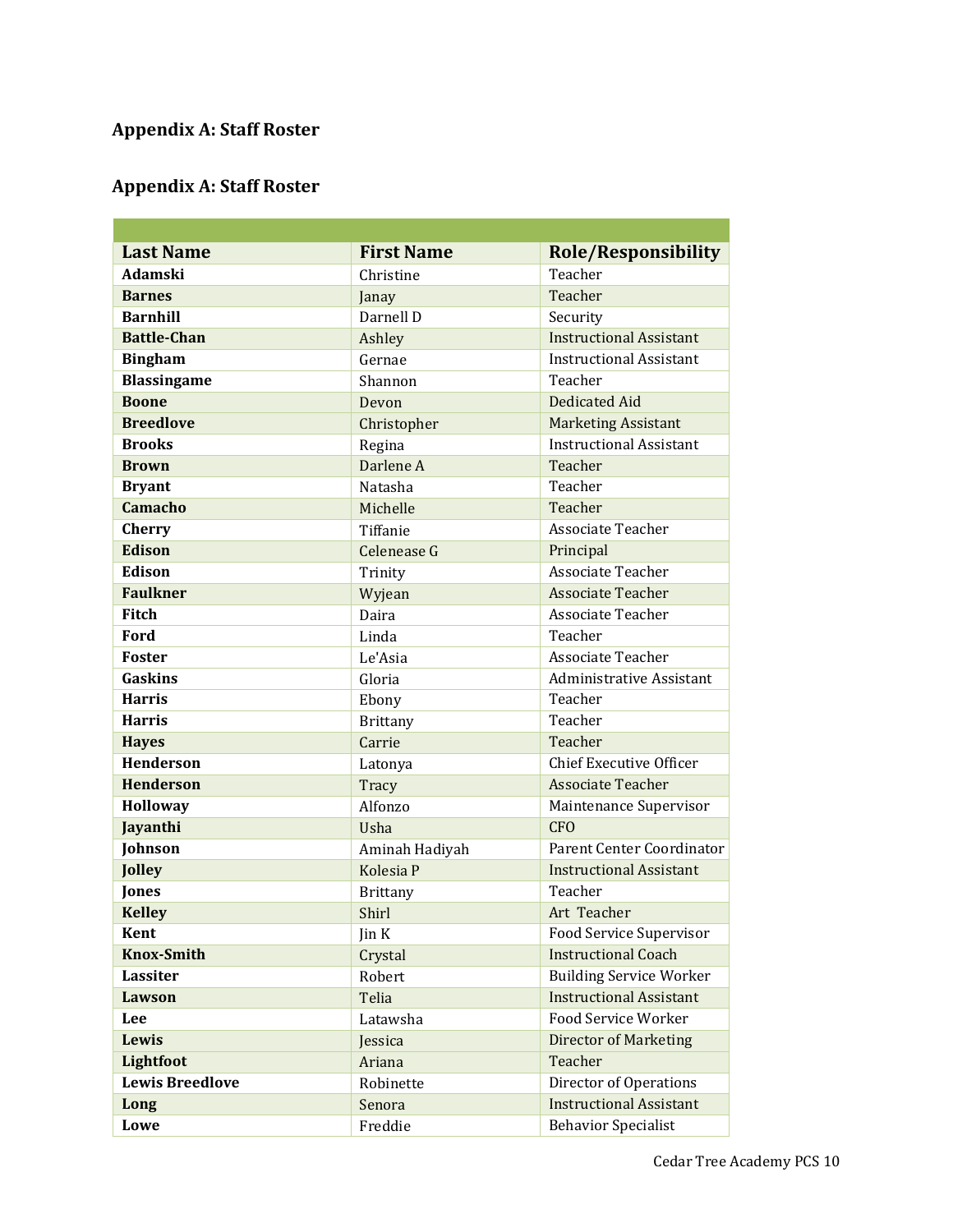| <b>Madison</b>      | Karen                     | Instructional Assistant        |  |
|---------------------|---------------------------|--------------------------------|--|
| <b>McQueen</b>      | Tiffany                   | Teacher                        |  |
| Mitchell            | Angel                     | <b>Instructional Assistant</b> |  |
| <b>Moore</b>        | <b>Brittany</b>           | <b>Instructional Assistant</b> |  |
| <b>Posey</b>        | Jerald                    | Security                       |  |
| <b>Powell</b>       | Jermaine                  | Teacher                        |  |
| <b>Pratt</b>        | Angelica                  | <b>Instructional Assistant</b> |  |
| <b>Price</b>        | Tianna                    | <b>Instructional Assistant</b> |  |
| Ray                 | Regina                    | Director of SPED               |  |
| Rhea                | Shantana                  | Teacher                        |  |
| Rodriguez-Hutado    | Saba                      | Teacher/Spanish                |  |
| <b>Rosario</b>      | Alexis                    | <b>Instructional Coach</b>     |  |
| Sabb                | Jaqi                      | Teacher                        |  |
| <b>Schmidle</b>     | Pamela                    | Instructional Coach            |  |
| <b>Smith</b>        | <b>Francine Christine</b> | Admin Assistant                |  |
| <b>Taylor</b>       | Michelle                  | <b>Instructional Assistant</b> |  |
| <b>Templeton</b>    | <b>Nateja</b>             | <b>Associate Teacher</b>       |  |
| <b>Tolbert-Ford</b> | Khrysten                  | Associate Teacher              |  |
| Wall                | Keness                    | Teacher                        |  |
| Ward                | Christopher               | Teacher                        |  |
| Weatherspoon        | Kameka                    | Teacher                        |  |
| <b>Williams</b>     | David                     | <b>School Counselor</b>        |  |
| Young               | Rayana                    | Teacher                        |  |

#### **Staff Qualifications**

All teachers are highly qualified at Cedar Tree Academy. The minimum qualification for teachers is a bachelor's degree. 40% of the teachers hold master's degrees. All teachers were employed during the 20-21 school year.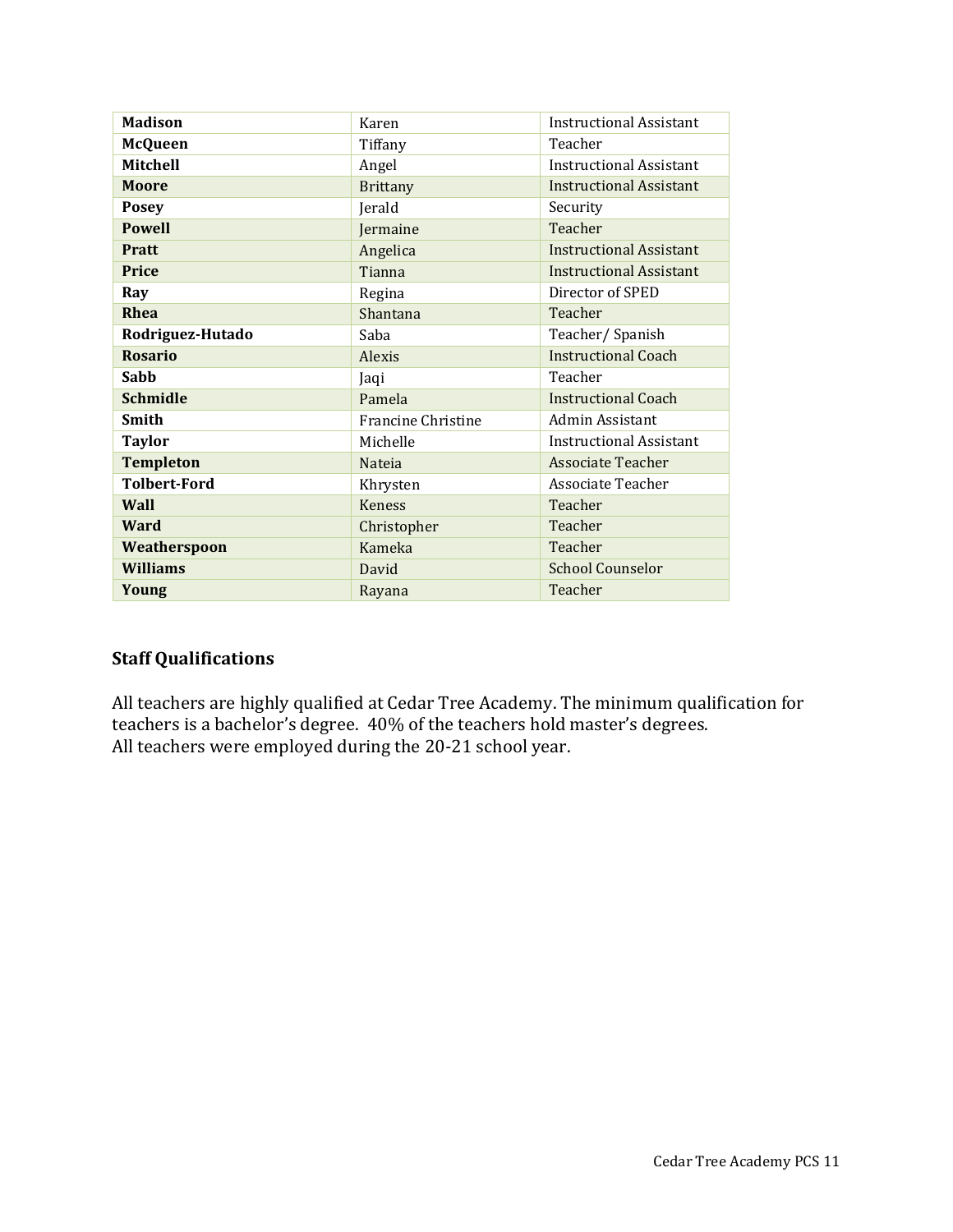**Appendix B:** Board Roster 2020-2021

| <b>Board Member</b>       | <b>Position</b> | <b>Residency</b>                  |
|---------------------------|-----------------|-----------------------------------|
| <b>Carla Bailey</b>       | Board Chair     | Non-District of Columbia Resident |
| <b>Monica Ray</b>         | Board Co-Chair  | District of Columbia Resident     |
| <b>Tenetta Merritt</b>    | Treasurer       | District of Columbia Resident     |
| <b>Davon Lessne</b>       | Parent Member   | District of Columbia Resident     |
| <b>Sandy Allen</b>        | Secretary       | District of Columbia Resident     |
| <b>Tyron Jones</b>        | Member          | District of Columbia Resident     |
| <b>Katherine Mitchell</b> | Parent Member   | District of Columbia Resident     |
| <b>LaTonya Henderson</b>  | Ex-Officio      | Non-District of Columbia Resident |

All Cedar Tree Board members were elected in August 2018. The term for Trustees shall be 5 years. Trustees shall serve no more than three (3) consecutive terms. Each term will expire August 2023.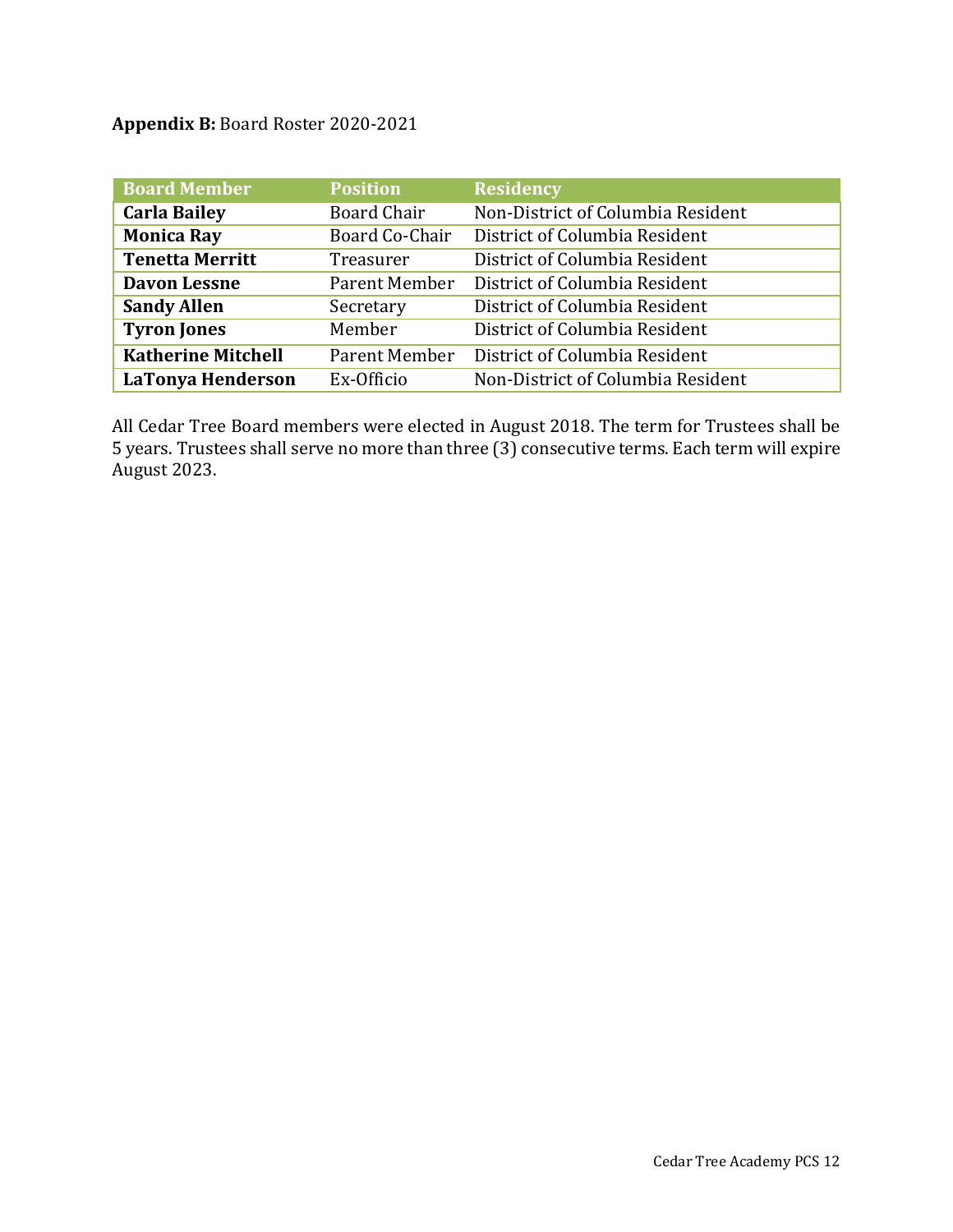**Appendix C:** Unaudited Year End Financial Statement

| <b>Income Statement</b>       |                                     |               |  |  |
|-------------------------------|-------------------------------------|---------------|--|--|
| <b>Cedar Tree</b>             |                                     |               |  |  |
| <b>July 2020 to June 2021</b> |                                     |               |  |  |
|                               |                                     |               |  |  |
|                               |                                     |               |  |  |
| Income<br><b>Statement</b>    |                                     | <b>Actual</b> |  |  |
| Revenue                       |                                     |               |  |  |
|                               | <b>State and Local Revenue</b>      | 9,022,280     |  |  |
|                               | <b>Federal Revenue</b>              | 1,131,603     |  |  |
|                               | <b>Private Grants and Donations</b> | 506           |  |  |
|                               | <b>Earned Fees</b>                  | 328,626       |  |  |
|                               | <b>Total Revenue</b>                | 10,483,015    |  |  |
| <b>Expenses</b>               |                                     |               |  |  |
|                               | <b>Salaries</b>                     | 4,411,915     |  |  |
|                               | <b>Benefits and Taxes</b>           | 898,647       |  |  |
|                               | <b>Staff-Related Costs</b>          | 21,288        |  |  |
|                               | <b>Occupancy Service</b>            | 509,468       |  |  |
|                               | <b>Direct Student Expense</b>       | 803,665       |  |  |
|                               | Office & Business Expense           | 781,944       |  |  |
|                               | Contingency                         | 0             |  |  |
|                               | <b>Total Expenses</b>               | 7,426,926     |  |  |
| <b>Operating Income</b>       |                                     | 3,056,089     |  |  |
| <b>Extraordinary Expenses</b> |                                     |               |  |  |
|                               | Interest                            | 74,162        |  |  |
|                               | Depreciation and<br>Amortization    | 278,859       |  |  |
|                               | <b>Total Extraordinary Expenses</b> | 353,021       |  |  |
| <b>Net Income</b>             |                                     | 2,703,068     |  |  |